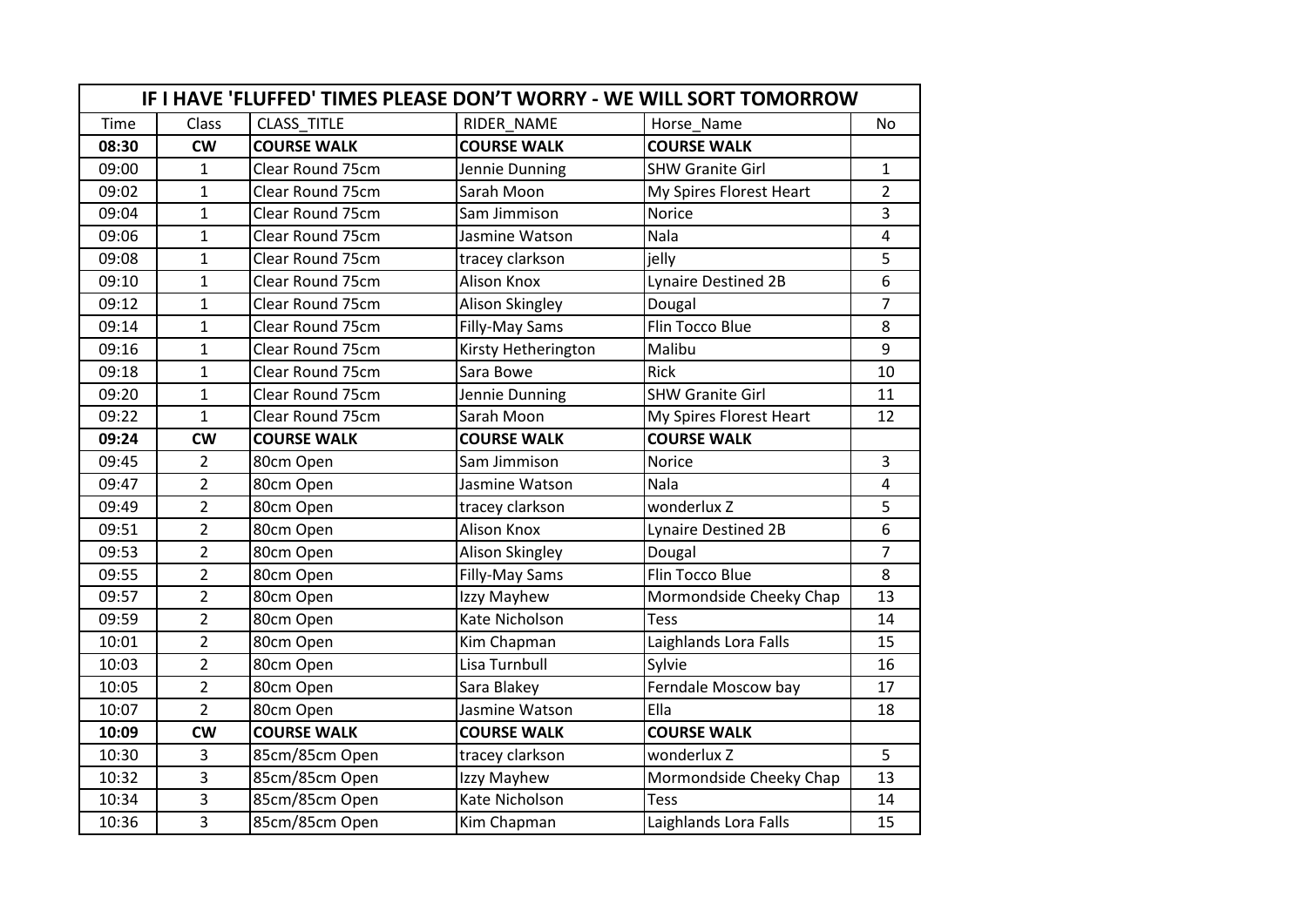| 10:38 | 3              | 85cm/85cm Open             | Lisa Turnbull           | Sylvie                    | 16 |
|-------|----------------|----------------------------|-------------------------|---------------------------|----|
| 10:40 | 3              | 85cm/85cm Open             | Sara Blakey             | Ferndale Moscow bay       | 17 |
| 10:42 | 3              | 85cm/85cm Open             | Jasmine Watson          | Ella                      | 18 |
| 10:44 | 3              | 85cm/85cm Open             | <b>Billy mcdermont</b>  | <b>Billy bristle</b>      | 19 |
| 10:46 | 3              | 85cm/85cm Open             | Jen Foster              | Illustrissime             | 20 |
| 10:48 | 3              | 85cm/85cm Open             | Mia Simpson             | Millbrooks Manhattan      | 21 |
| 10:50 | 3              | 85cm/85cm Open             | Nina Saunders           | Corae All Spice           | 22 |
| 10:52 | 3              | 85cm/85cm Open             | Samantha Smyth          | Marinello                 | 23 |
| 10:54 | 3              | 85cm/85cm Open             | Rachel Murray           | <b>Believe N Miracles</b> | 24 |
| 10:56 | 3              | 85cm/85cm Open             | <b>Alex Dunning</b>     | Silktown Trouble at Mill  | 25 |
| 10:58 | 3              | 85cm/85cm Open             | <b>Bethany Stainsby</b> | <b>BJs</b> dream          | 26 |
| 11:00 | $\overline{3}$ | 85cm/85cm Open             | Daisy Saltmer           | Hazelberg moonflower      | 27 |
| 11:02 | 3              | 85cm/85cm Open             | Elaine clark            | Charbeth gwinever         | 28 |
| 11:04 | 3              | 85cm/85cm Open             | Emma Baxter             | <b>Big Dave</b>           | 29 |
| 11:06 | 3              | 85cm/85cm Open             | <b>Heather McNeill</b>  | <b>Orinoco River</b>      | 30 |
| 11:08 | $\overline{3}$ | 85cm/85cm Open             | Jennifer Baker          | <b>Borislav</b>           | 31 |
| 11:10 | 3              | 85cm/85cm Open             | Julie Richardson        | Congress Concorde         | 32 |
| 11:12 | 3              | 85cm/85cm Open             | Lotti Wilks-Stebbings   | Denbawn Sparrow           | 33 |
| 11:14 | 3              | 85cm/85cm Open             | Melissa Allen           | <b>John Thomas</b>        | 34 |
| 11:16 | $\overline{3}$ | 85cm/85cm Open             | Tommy Kennedy           | Carla                     | 35 |
| 11:18 | 3              | 85cm/85cm Open             | <b>Ebony McDermont</b>  | Kilcurry chessnut lass    | 36 |
| 11:20 | 3              | 85cm/85cm Open             | Rachel Murray           | <b>DOMMELSCH L</b>        | 37 |
| 11:22 | <b>CW</b>      | <b>COURSE WALK</b>         | <b>COURSE WALK</b>      | <b>COURSE WALK</b>        |    |
| 11:40 | 4              | British Novice/90cm        | <b>Alex Dunning</b>     | Silktown Trouble at Mill  | 25 |
| 11:42 | $\overline{4}$ | British Novice/90cm        | <b>Bethany Stainsby</b> | <b>BJs dream</b>          | 26 |
| 11:44 | $\pmb{4}$      | <b>British Novice/90cm</b> | Daisy Saltmer           | Hazelberg moonflower      | 27 |
| 11:46 | $\overline{4}$ | <b>British Novice/90cm</b> | Emma Baxter             | <b>Big Dave</b>           | 29 |
| 11:48 | 4              | <b>British Novice/90cm</b> | <b>Heather McNeill</b>  | <b>Orinoco River</b>      | 30 |
| 11:50 | $\overline{4}$ | British Novice/90cm        | Jennifer Baker          | <b>Borislav</b>           | 31 |
| 11:52 | $\overline{4}$ | British Novice/90cm        | Julie Richardson        | Congress Concorde         | 32 |
| 11:54 | $\pmb{4}$      | British Novice/90cm        | Lotti Wilks-Stebbings   | Denbawn Sparrow           | 33 |
| 11:56 | $\overline{4}$ | <b>British Novice/90cm</b> | Melissa Allen           | John Thomas               | 34 |
| 11:58 | 4              | British Novice/90cm        | Tommy Kennedy           | Carla                     | 35 |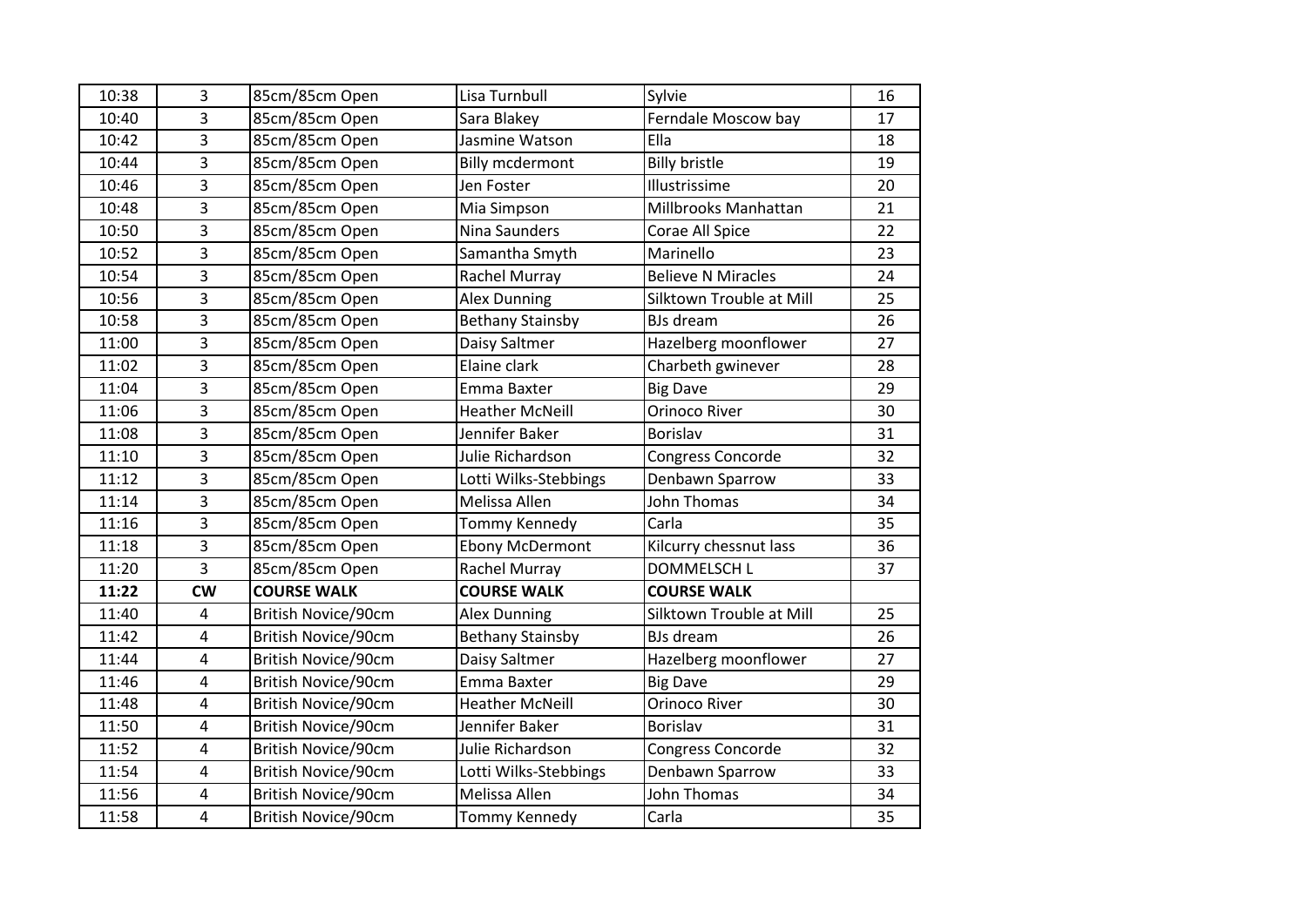| 12:00 | $\overline{4}$          | <b>British Novice/90cm</b> | Rachel Murray          | <b>DOMMELSCH L</b>             | 37 |
|-------|-------------------------|----------------------------|------------------------|--------------------------------|----|
| 12:02 | $\overline{4}$          | British Novice/90cm        | Sam Jimmison           | Maya VD Watermolen             | 38 |
| 12:04 | $\overline{\mathbf{4}}$ | British Novice/90cm        | Sara Bowe              | Concorado                      | 39 |
| 12:06 | $\overline{\mathbf{4}}$ | British Novice/90cm        | Kirsty Hetherington    | Master Oscar                   | 40 |
| 12:08 | $\overline{4}$          | <b>British Novice/90cm</b> | Anita Leadbetter       | <b>Taxing Times</b>            | 41 |
| 12:10 | 4                       | <b>British Novice/90cm</b> | Clare McCullagh        | Fiona                          | 42 |
| 12:12 | $\overline{4}$          | British Novice/90cm        | Laura Robinson         | Leestone singulady             | 43 |
| 12:14 | $\overline{\mathbf{4}}$ | <b>British Novice/90cm</b> | Eliza Berend           | URU                            | 44 |
| 12:16 | $\overline{4}$          | <b>British Novice/90cm</b> | Megan dowson           | Fredaâ€ <sup>™</sup> s promise | 45 |
| 12:18 | 4                       | <b>British Novice/90cm</b> | Victoria simpson       | Unknown contender              | 46 |
| 12:20 | $\overline{\mathbf{4}}$ | <b>British Novice/90cm</b> | Fiona Kerry            | Handine                        | 47 |
| 12:22 | 4                       | British Novice/90cm        | Laura Hudson           | Sonny Boy R                    | 48 |
| 12:24 | $\overline{\mathbf{4}}$ | British Novice/90cm        | Kirsty Hetherington    | Heh quality over quantity      | 49 |
| 12:26 | 4                       | <b>British Novice/90cm</b> | Ruby Thompson          | Penstrumbly Calon Lan          | 50 |
| 12:28 | $\overline{\mathbf{4}}$ | British Novice/90cm        | Alice McCullagh        | Rolo OS                        | 51 |
| 12:30 | 4                       | <b>British Novice/90cm</b> | Amanda Walker          | <b>Justin Thyme</b>            | 52 |
| 12:32 | $\overline{\mathbf{4}}$ | <b>British Novice/90cm</b> | <b>Becky Cooper</b>    | <b>Bobby Brown IV</b>          | 53 |
| 12:34 | $\overline{4}$          | British Novice/90cm        | <b>Britney Johnson</b> | Silver chip                    | 54 |
| 12:36 | $\overline{4}$          | British Novice/90cm        | Carolyn Newman         | On N Over                      | 55 |
| 12:38 | 4                       | British Novice/90cm        | Lynsey Taylor          | Ocelot ii                      | 56 |
| 12:40 | $\overline{\mathbf{4}}$ | <b>British Novice/90cm</b> | Miss janette weegram   | Drag queen dhz                 | 57 |
| 12:42 | $\overline{\mathbf{4}}$ | British Novice/90cm        | Kate heslin            | Bowes mrs small                | 58 |
| 12:44 | $\overline{\mathbf{4}}$ | <b>British Novice/90cm</b> | Jasmine Watson         | Mascherino                     | 59 |
| 12:46 | $\overline{4}$          | British Novice/90cm        | Sam Jimmison           | Madge                          | 60 |
| 12:48 | $\overline{4}$          | <b>British Novice/90cm</b> | Sara Bowe              | Fiorello Dior                  | 61 |
| 12:50 | $\overline{\mathbf{4}}$ | British Novice/90cm        | Rachel Murray          | <b>Bally Brado Guy</b>         | 62 |
| 12:52 | <b>CW</b>               | <b>COURSE WALK</b>         | <b>COURSE WALK</b>     | <b>COURSE WALK</b>             |    |
| 13:10 | 5                       | 95cm NatAm/Open            | Sam Jimmison           | Maya VD Watermolen             | 38 |
| 13:12 | 5                       | 95cm NatAm/Open            | Laura Hudson           | Sonny Boy R                    | 48 |
| 13:14 | 5                       | 95cm NatAm/Open            | Amanda Walker          | Justin Thyme                   | 52 |
| 13:16 | 5                       | 95cm NatAm/Open            | <b>Becky Cooper</b>    | <b>Bobby Brown</b>             | 53 |
| 13:18 | 5                       | 95cm NatAm/Open            | <b>Britney Johnson</b> | Silver chip                    | 54 |
| 13:20 | 5                       | 95cm NatAm/Open            | Carolyn Newman         | On N Over                      | 55 |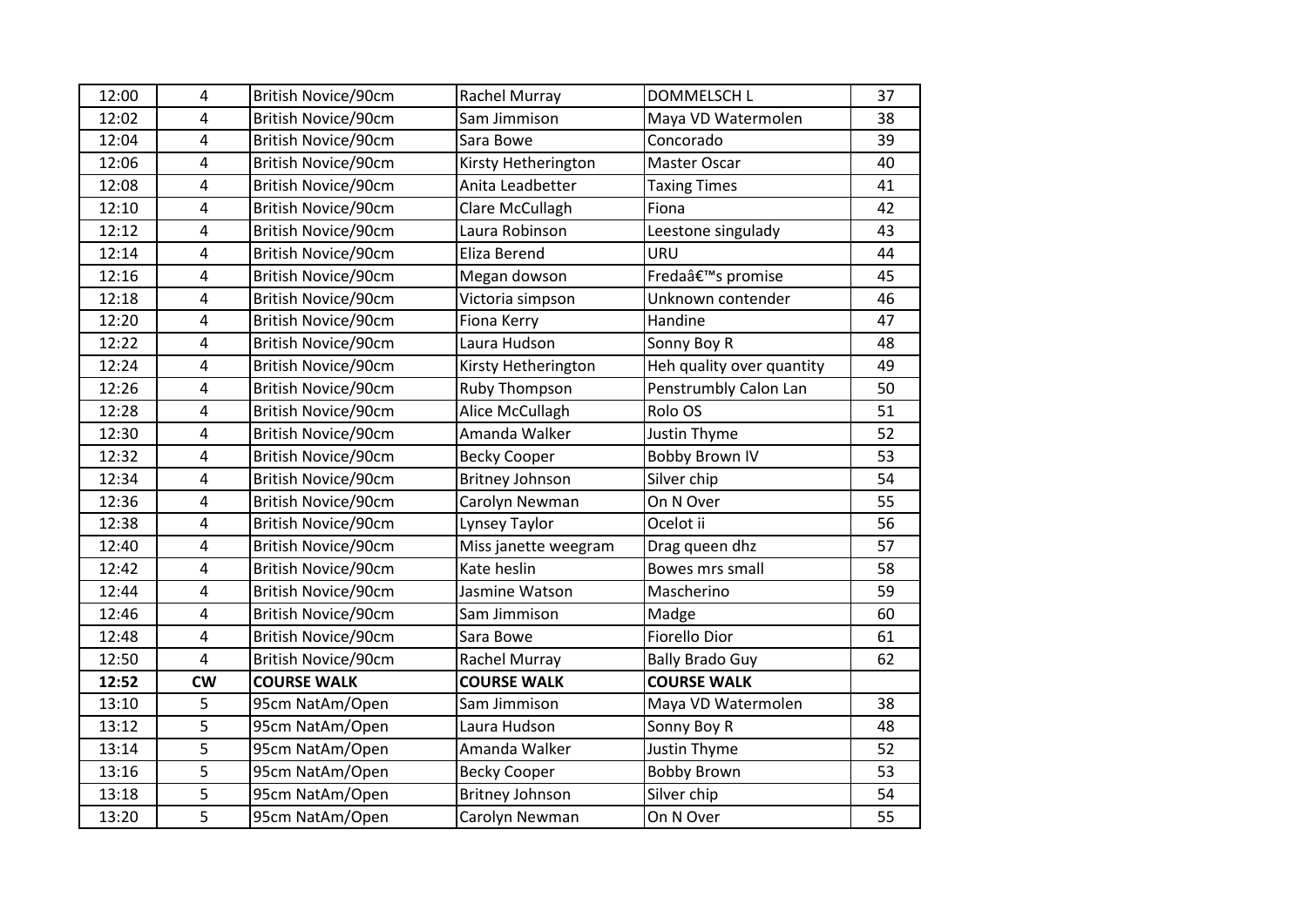| 13:22 | 5         | 95cm NatAm/Open    | Lynsey Taylor           | Ocelot ii                 | 56 |
|-------|-----------|--------------------|-------------------------|---------------------------|----|
| 13:24 | 5         | 95cm NatAm/Open    | Miss janette weegram    | Drag queen dhz            | 57 |
| 13:26 | 5         | 95cm NatAm/Open    | Caitlin Cox             | <b>Cherokee Renascent</b> | 63 |
| 13:28 | 5         | 95cm NatAm/Open    | michelle Mcdonald       | diamant aredis z          | 64 |
| 13:30 | 5         | 95cm NatAm/Open    | Liz Wilson              | Eye Down                  | 65 |
| 13:32 | 5         | 95cm NatAm/Open    | Amelia Brennan-Vaccaro  | <b>Head Four Heights</b>  | 66 |
| 13:34 | 5         | 95cm NatAm/Open    | Jessica Robinson        | Shannondale Annie         | 67 |
| 13:36 | 5         | 95cm NatAm/Open    | Isla Gordon             | <b>Billy Kandinsky</b>    | 68 |
| 13:38 | 5         | 95cm NatAm/Open    | Tom Ingram              | Bowes chinook             | 69 |
| 13:40 | 5         | 95cm NatAm/Open    | Mellisa Whitfield       | Chacco Bay                | 70 |
| 13:42 | 5         | 95cm NatAm/Open    | Elaine clark            | Charbeth gwinever         | 71 |
| 13:44 | 5         | 95cm NatAm/Open    | Hayley lamb             | Gorthacalla boy           | 72 |
| 13:46 | 5         | 95cm NatAm/Open    | Fiona Kerry             | <b>Grand Britannia</b>    | 73 |
| 13:48 | 5         | 95cm NatAm/Open    | <b>Emilie Wright</b>    | joe dwerse hagen          | 74 |
| 13:50 | 5         | 95cm NatAm/Open    | <b>Ebony McDermont</b>  | Kilcurry chessnut lass    | 75 |
| 13:52 | 5         | 95cm NatAm/Open    | <b>Holly Richardson</b> | Maverick TCE              | 76 |
| 13:54 | 5         | 95cm NatAm/Open    | Olivia Mae davison      | Melody VDH                | 77 |
| 13:56 | 5         | 95cm NatAm/Open    | Laura Hudson            | Mister R                  | 78 |
| 13:58 | 5         | 95cm NatAm/Open    | Claudia Yorke           | My Mate Milo              | 79 |
| 14:00 | 5         | 95cm NatAm/Open    | Alison Brown            | Penny Farthing VI         | 80 |
| 14:02 | 5         | 95cm NatAm/Open    | Alanah Scott            | Petra                     | 81 |
| 14:04 | 5         | 95cm NatAm/Open    | Paddy Muir              | Royal brown               | 82 |
| 14:06 | 5         | 95cm NatAm/Open    | Ria scott               | Sjl ginger                | 83 |
| 14:08 | 5         | 95cm NatAm/Open    | Sophie Clark            | Venezuela DH Z            | 84 |
| 14:10 | 5         | 95cm NatAm/Open    | Fiona Kerry             | Verona IX                 | 85 |
| 14:12 | 5         | 95cm NatAm/Open    | Alex Cordingley         | Woodfield New Dawn        | 86 |
| 14:14 | <b>CW</b> | <b>COURSE WALK</b> | <b>COURSE WALK</b>      | <b>COURSE WALK</b>        |    |
| 14:30 | 6         | Discovery/100 Open | Isla Gordon             | <b>Billy Kandinsky</b>    | 68 |
| 14:32 | 6         | Discovery/100 Open | Mellisa Whitfield       | Chacco Bay                | 70 |
| 14:34 | 6         | Discovery/100 Open | Hayley lamb             | Gorthacalla boy           | 72 |
| 14:36 | 6         | Discovery/100 Open | Fiona Kerry             | <b>Grand Britannia</b>    | 73 |
| 14:38 | 6         | Discovery/100 Open | Emilie Wright           | joe dwerse hagen          | 74 |
| 14:40 | 6         | Discovery/100 Open | <b>Holly Richardson</b> | Maverick TCE              | 76 |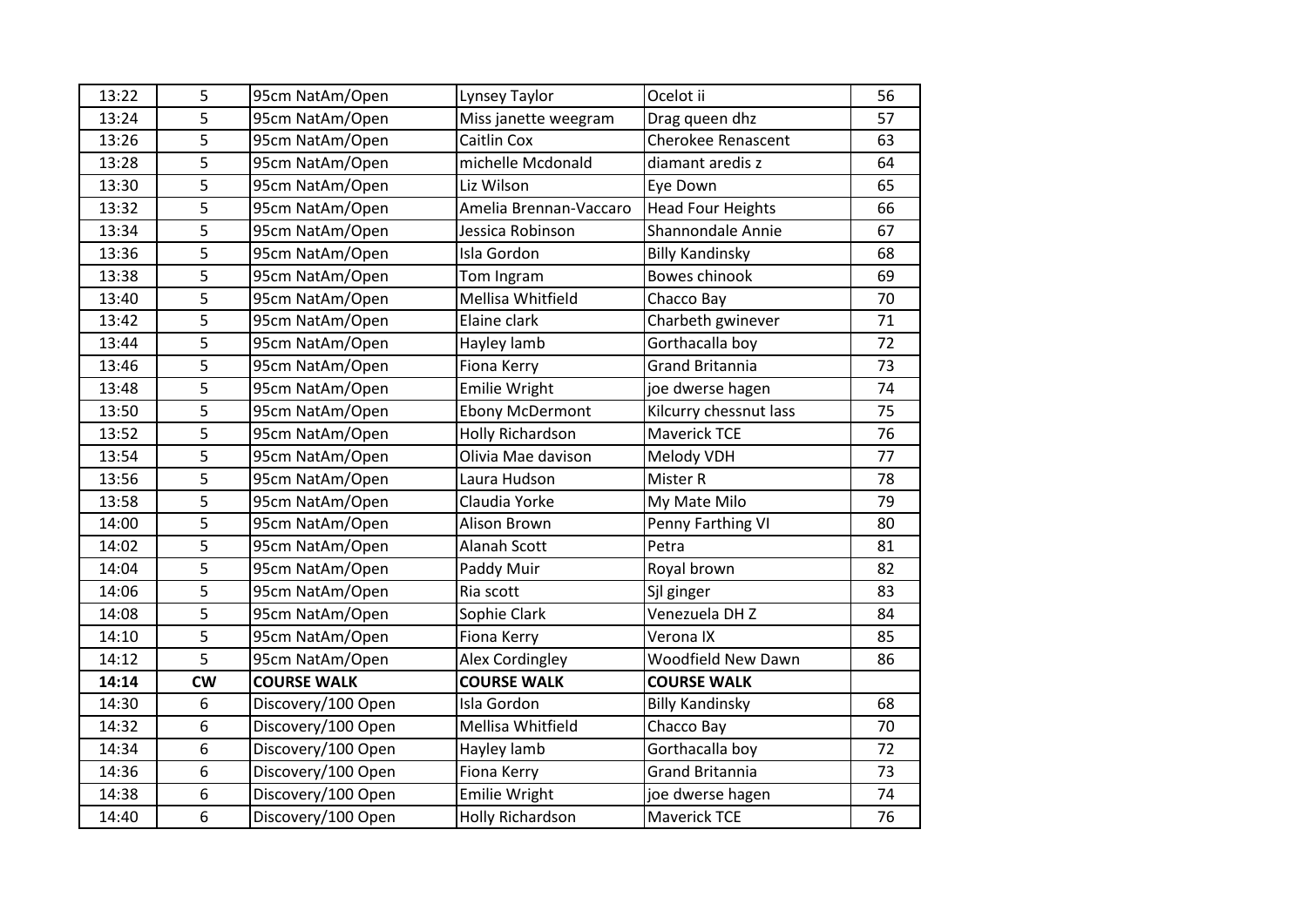| 14:42 | 6                | Discovery/100 Open | Olivia mae davison      | Melody VDH                   | 77  |
|-------|------------------|--------------------|-------------------------|------------------------------|-----|
| 14:44 | 6                | Discovery/100 Open | Laura Hudson            | Mister R                     | 78  |
| 14:46 | $\boldsymbol{6}$ | Discovery/100 Open | Claudia Yorke           | My Mate Milo                 | 79  |
| 14:48 | $\boldsymbol{6}$ | Discovery/100 Open | Alison Brown            | Penny Farthing VI            | 80  |
| 14:50 | 6                | Discovery/100 Open | Paddy Muir              | Royal brown                  | 82  |
| 14:52 | 6                | Discovery/100 Open | Sophie Clark            | Venezuela DH Z               | 84  |
| 14:54 | 6                | Discovery/100 Open | Fiona Kerry             | Verona IX                    | 85  |
| 14:56 | 6                | Discovery/100 Open | Zoe Burns               | Clifden lad                  | 90  |
| 14:58 | 6                | Discovery/100 Open | <b>Emily Douglas</b>    | Vincelot                     | 110 |
| 15:00 | 6                | Discovery/100 Open | Alex Cordingley         | <b>Woodfield New Dawn</b>    | 86  |
| 15:02 | 6                | Discovery/100 Open | Rachel Murray           | <b>Bally Brado Guy</b>       | 87  |
| 15:04 | $\boldsymbol{6}$ | Discovery/100 Open | Kate heslin             | Bowes mrs small              | 88  |
| 15:06 | $\boldsymbol{6}$ | Discovery/100 Open | Holly Richardson        | <b>Circus Maximus II</b>     | 89  |
| 15:08 | 6                | Discovery/100 Open | Charlotte Alpin         | Convant TW                   | 91  |
| 15:10 | $\boldsymbol{6}$ | Discovery/100 Open | Chloe Robinson          | <b>Cruising Diamond Rose</b> | 92  |
| 15:12 | 6                | Discovery/100 Open | Nicki Pow               | Del La Rue                   | 93  |
| 15:14 | 6                | Discovery/100 Open | <b>Evie Harrison</b>    | <b>KEC Kassino</b>           | 94  |
| 15:16 | 6                | Discovery/100 Open | Ria scott               | Kilnamona Headlad            | 95  |
| 15:18 | 6                | Discovery/100 Open | Emma Forster            | Lafayette N                  | 96  |
| 15:20 | 6                | Discovery/100 Open | Ruby butler             | Lentisco                     | 97  |
| 15:22 | $6\phantom{1}$   | Discovery/100 Open | Kate Shapland           | Locarno Starlight            | 98  |
| 15:24 | $\boldsymbol{6}$ | Discovery/100 Open | <b>Holly Richardson</b> | <b>Madame Revolution TCE</b> | 99  |
| 15:26 | 6                | Discovery/100 Open | Sam Jimmison            | Madge                        | 100 |
| 15:28 | $\boldsymbol{6}$ | Discovery/100 Open | Gayle McDonnell         | Mais Oui Lancer              | 101 |
| 15:30 | 6                | Discovery/100 Open | Jasmine Watson          | Mascherino                   | 102 |
| 15:32 | $\boldsymbol{6}$ | Discovery/100 Open | Kirsty Hetherington     | Master Oscar                 | 103 |
| 15:34 | 6                | Discovery/100 Open | Gayle McDonnell         | Millfield Merlin             | 104 |
| 15:36 | $\boldsymbol{6}$ | Discovery/100 Open | Joanne Earle            | Millrose                     | 105 |
| 15:38 | 6                | Discovery/100 Open | Ruby Thompson           | Penstrumbly Calon Lan        | 106 |
| 15:40 | 6                | Discovery/100 Open | <b>Charlotte Teague</b> | Rickamore Barclay            | 107 |
| 15:42 | 6                | Discovery/100 Open | Alice McCullagh         | Rolo OS                      | 108 |
| 15:44 | 6                | Discovery/100 Open | Alex Cordingley         | Supreme Couture              | 109 |
| 15:46 | cw               | <b>COURSE WALK</b> | <b>COURSE WALK</b>      | <b>COURSE WALK</b>           |     |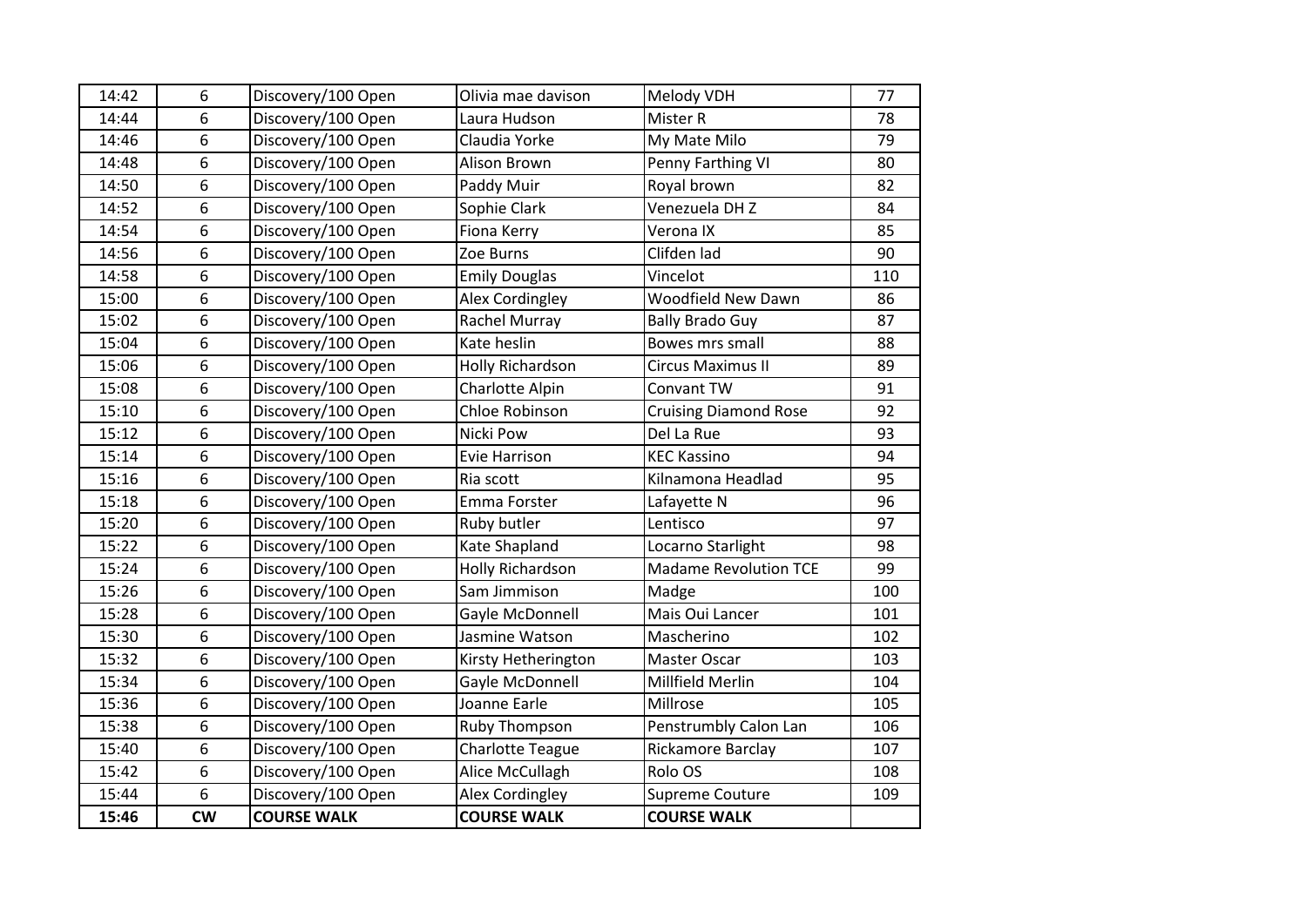| 16:00 | $\overline{7}$ | 105cm Nat Am/Open  | Alison Brown            | Penny Farthing VI            | 80  |
|-------|----------------|--------------------|-------------------------|------------------------------|-----|
| 16:02 | $\overline{7}$ | 105cm Nat Am/Open  | <b>Holly Richardson</b> | <b>Circus Maximus II</b>     | 89  |
| 16:04 | $\overline{7}$ | 105cm Nat Am/Open  | Chloe Robinson          | <b>Cruising Diamond Rose</b> | 92  |
| 16:06 | $\overline{7}$ | 105cm Nat Am/Open  | Nicki Pow               | Del La Rue                   | 93  |
| 16:08 | $\overline{7}$ | 105cm Nat Am/Open  | <b>Evie Harrison</b>    | <b>KEC Kassino</b>           | 94  |
| 16:10 | $\overline{7}$ | 105cm Nat Am/Open  | Ruby butler             | Lentisco                     | 97  |
| 16:12 | $\overline{7}$ | 105cm Nat Am/Open  | Kate Shapland           | Locarno Starlight            | 98  |
| 16:14 | $\overline{7}$ | 105cm Nat Am/Open  | Holly Richardson        | <b>Madame Revolution TCE</b> | 99  |
| 16:16 | $\overline{7}$ | 105cm Nat Am/Open  | Joanne Earle            | Millrose                     | 105 |
| 16:18 | $\overline{7}$ | 105cm Nat Am/Open  | Alex Cordingley         | Supreme Couture              | 109 |
| 16:20 | $\overline{7}$ | 105cm Nat Am/Open  | <b>Hollie Davison</b>   | AJJ Melbec                   | 112 |
| 16:22 | $\overline{7}$ | 105cm Nat Am/Open  | Sarah Russell           | Annie VII                    | 111 |
| 16:24 | $\overline{7}$ | 105cm Nat Am/Open  | Louise Hoyle            | B'Dior papillon              | 113 |
| 16:26 | $\overline{7}$ | 105cm Nat Am/Open  | Tom Ingram              | <b>Bowes chinook</b>         | 114 |
| 16:28 | $\overline{7}$ | 105cm Nat Am/Open  | Polly Douglas           | <b>Brandonview Oscar</b>     | 115 |
| 16:30 | $\overline{7}$ | 105cm Nat Am/Open  | Angie Mills             | Catch Me                     | 116 |
| 16:32 | $\overline{7}$ | 105cm Nat Am/Open  | <b>Charlotte Teague</b> | Daruna blue                  | 117 |
| 16:34 | $\overline{7}$ | 105cm Nat Am/Open  | Charlotte Alpin         | Delanini                     | 118 |
| 16:36 | $\overline{7}$ | 105cm Nat Am/Open  | Ruby Thompson           | <b>Fantastic Mr Fox</b>      | 119 |
| 16:38 | $\overline{7}$ | 105cm Nat Am/Open  | <b>Beth Lach</b>        | JE TAIME II                  | 120 |
| 16:40 | $\overline{7}$ | 105cm Nat Am/Open  | Izzy Davis              | Kilteen                      | 121 |
| 16:42 | $\overline{7}$ | 105cm Nat Am/Open  | Olivia mae davison      | Kiss by a rose               | 122 |
| 16:44 | $\overline{7}$ | 105cm Nat Am/Open  | <b>Issy Saxby</b>       | Ladejo                       | 123 |
| 16:46 | $\overline{7}$ | 105cm Nat Am/Open  | Stephanie green         | Moyreisk simba               | 124 |
| 16:48 | $\overline{7}$ | 105cm Nat Am/Open  | <b>Caroline Clarke</b>  | Night Prowler                | 125 |
| 16:50 | $\overline{7}$ | 105cm Nat Am/Open  | Alanah Scott            | Petra                        | 126 |
| 16:52 | $\overline{7}$ | 105cm Nat Am/Open  | Caroline Clarke         | Riddler                      | 127 |
| 16:54 | $\overline{7}$ | 105cm Nat Am/Open  | Chloe Robinson          | <b>Secret Desire</b>         | 128 |
| 16:56 | $\overline{7}$ | 105cm Nat Am/Open  | Amy fife                | Springfield                  | 129 |
| 16:58 | $\overline{7}$ | 105cm Nat Am/Open  | <b>Ebony McDermont</b>  | The bodyguard                | 130 |
| 17:00 | $\overline{7}$ | 105cm Nat Am/Open  | <b>ELLA CARR-SMITH</b>  | THE PATHFINDER               | 131 |
| 17:02 | $\overline{7}$ | 105cm Nat Am/Open  | Poppy Bartle            | U Zermie 56                  | 132 |
| 17:04 | <b>CW</b>      | <b>COURSE WALK</b> | <b>COURSE WALK</b>      | <b>COURSE WALK</b>           |     |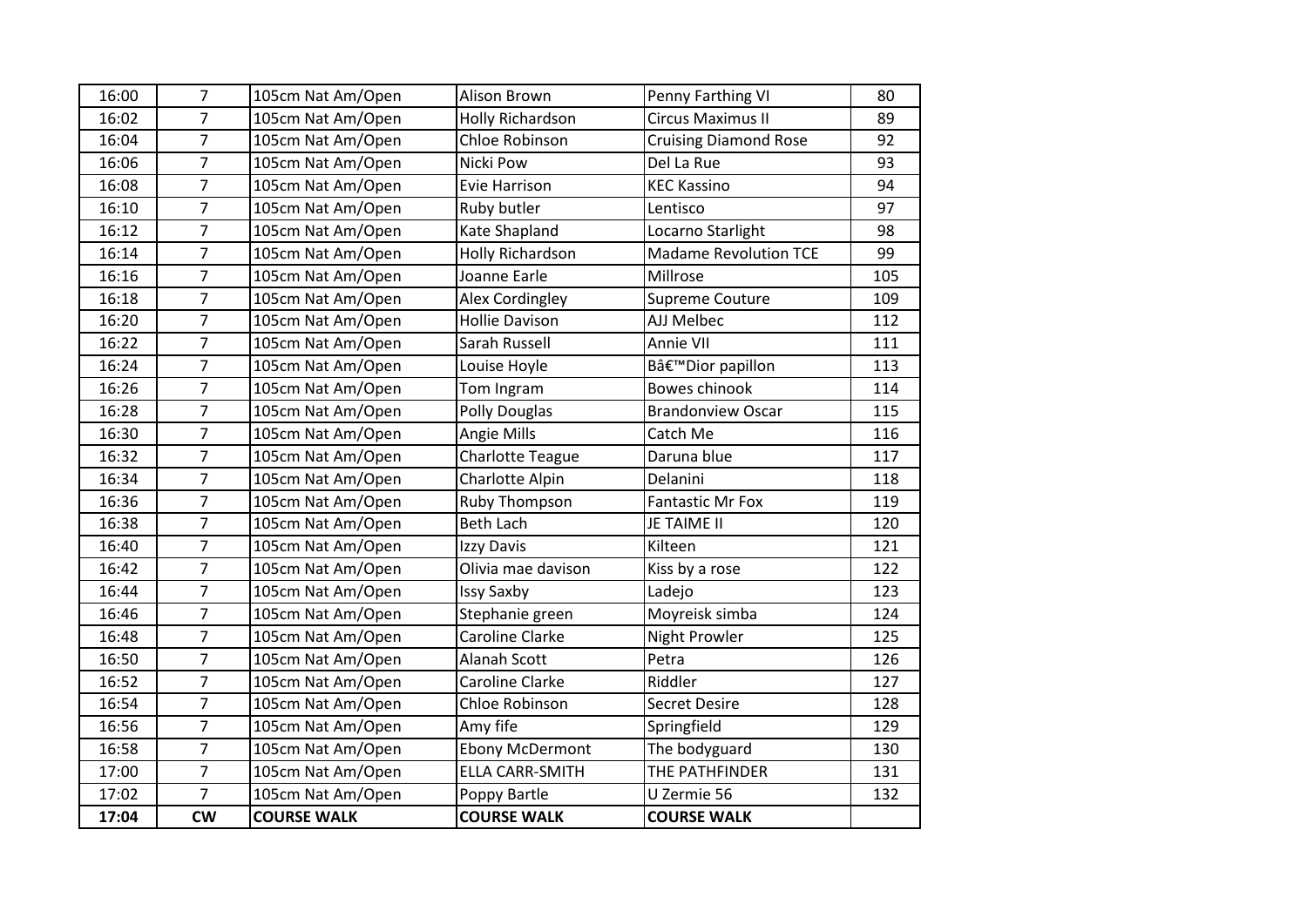| 17:20 | 8       | Newcomers/110cm Open                 | <b>Hollie Davison</b>   | AJJ Melbec               | 112 |
|-------|---------|--------------------------------------|-------------------------|--------------------------|-----|
| 17:22 | 8       | Newcomers/110cm Open                 | Louise Hoyle            | B'Dior papillon          | 113 |
| 17:24 | 8       | Newcomers/110cm Open                 | Polly Douglas           | <b>Brandonview Oscar</b> | 115 |
| 17:26 | 8       | Newcomers/110cm Open                 | Angie Mills             | Catch Me                 | 116 |
| 17:28 | 8       | Newcomers/110cm Open                 | Ruby Thompson           | <b>Fantastic Mr Fox</b>  | 119 |
| 17:30 | 8       | Newcomers/110cm Open                 | <b>Beth Lach</b>        | JE TAIME II              | 120 |
| 17:32 | 8       | Newcomers/110cm Open                 | Olivia Mae davison      | Kiss by a rose           | 122 |
| 17:34 | 8       | Newcomers/110cm Open                 | <b>Issy Saxby</b>       | Ladejo                   | 123 |
| 17:36 | 8       | Newcomers/110cm Open                 | Chloe Robinson          | <b>Secret Desire</b>     | 128 |
| 17:38 | 8       | Newcomers/110cm Open                 | <b>Ebony McDermont</b>  | The Bodyguard            | 130 |
| 17:40 | 8       | Newcomers/110cm Open                 | <b>ELLA CARR-SMITH</b>  | THE PATHFINDER           | 131 |
| 17:42 | 8       | Newcomers/110cm Open                 | Poppy Bartle            | U Zermie 56              | 132 |
| 17:44 | 8       | Newcomers/110cm Open                 | Beth Dyson              | Eleven du Givre          | 138 |
| 17:46 | 8       | Newcomers/110cm Open                 | ruth jefferson          | Dynastys end             | 133 |
| 17:48 | 8       | Newcomers/110cm Open                 | Letty Fenlon            | Nato 2                   | 134 |
| 17:50 | 8       | Newcomers/110cm Open                 | Sarah cumberland        | Avalon mill              | 135 |
| 17:52 | 8       | Newcomers/110cm Open                 | Josie Proctor           | Beanie                   | 136 |
| 17:54 | 8       | Newcomers/110cm Open                 | Joanne Earle            | Craic in Time            | 137 |
| 17:56 | $\bf 8$ | Newcomers/110cm Open                 | <b>Charlotte Dennis</b> | just the biscuit         | 139 |
| 17:58 | 8       | Newcomers/110cm Open                 | Izzy Davis              | Kilteen                  | 140 |
| 18:00 | 8       | Newcomers/110cm Open                 | kerry dicken            | Koblenz ii               | 142 |
| 18:02 | 8       | Newcomers/110cm Open                 | Emma Forster            | Lafayette N              | 143 |
| 18:04 | 8       | Newcomers/110cm Open                 | Charlotte Alpin         | Le Shuuk                 | 144 |
| 18:06 | 8       | Newcomers/110cm Open                 | Stephanie green         | Moyreisk simba           | 145 |
| 18:08 | 8       | Newcomers/110cm Open                 | Angie Mills             | Salto de Altura          | 146 |
| 18:10 | 8       | Newcomers/110cm Open                 | Ruby Thompson           | Smilla IV                | 147 |
| 18:12 | 8       | Newcomers/110cm Open                 | Natasha Miro            | Summerbridge Eye Spy     | 148 |
| 18:14 | 8       | Newcomers/110cm Open                 | Caroline Clarke         | Touch Too Much           | 149 |
| 18:16 | 8       | Newcomers/110cm Open                 | Beth Dyson              | King Pingu               | 141 |
| 18:18 | cw      | <b>COURSE WALK</b>                   | <b>COURSE WALK</b>      | <b>COURSE WALK</b>       |     |
| 18:40 | 9       | 115cm Members Cup/Open               | Beth Dyson              | King Pingu               | 141 |
| 18:42 | 9       | 115cm Members Cup/Open               | Sarah Cumberland        | Avalon mill              | 135 |
| 18:44 | 9       | 115cm Members Cup/Open Josie Proctor |                         | Beanie                   | 136 |